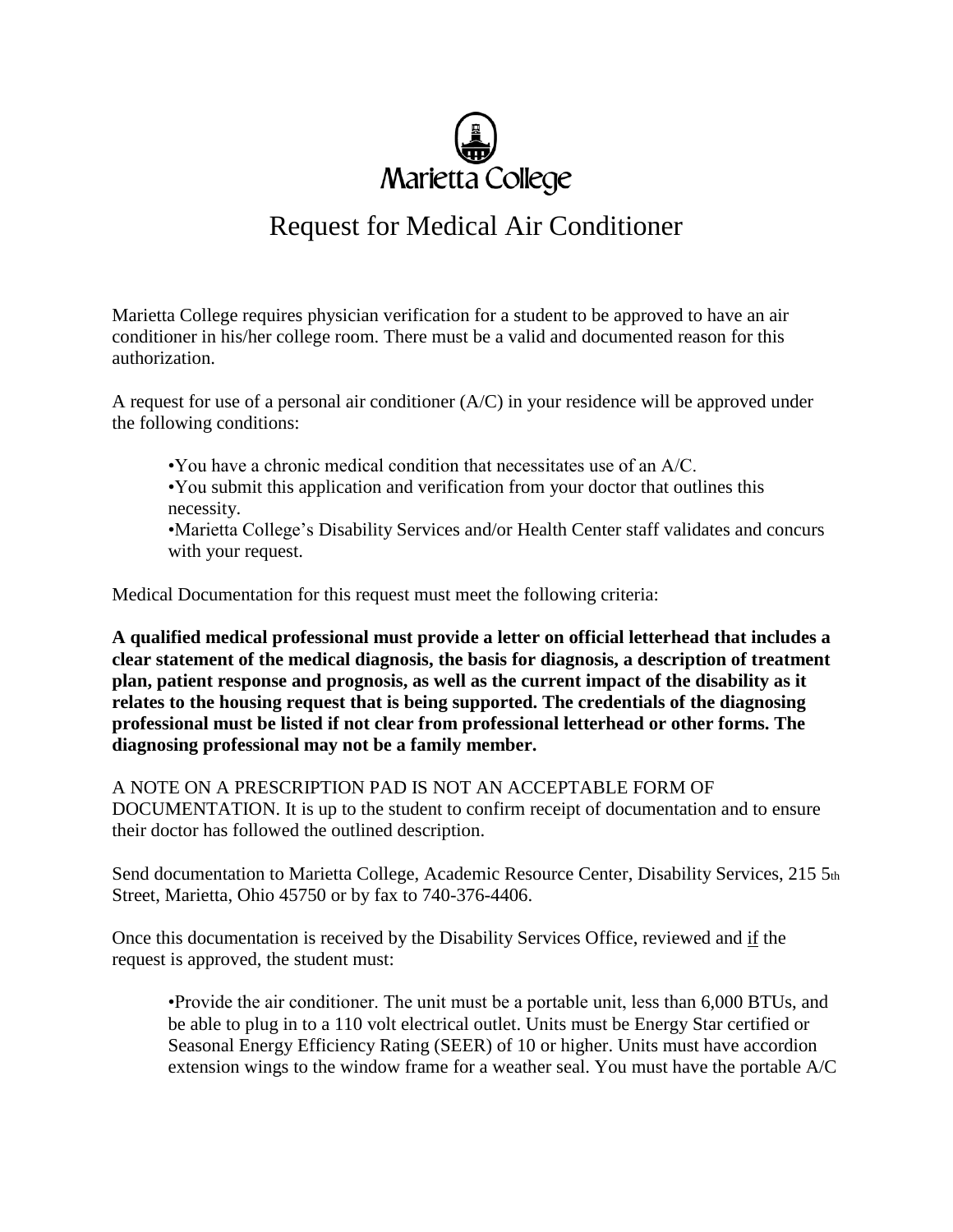unit in your room ready to install. Installation will be delayed if unit is not available when MC Physical Plant staff arrives.

•Make arrangements with Marietta College to have A/C removed at close of the academic year. Students who leave window units for removal and disposal by Physical Plant will be billed \$50.00.

Physical Plant will install the A/C unit after receiving notification from Office of Community Living of the students arrival date so it is advisable to submit your form and documentation early for prompt installation.

Units that are found to be unsafe, in disrepair or do not otherwise meet the above criteria shall not be installed. Physical Plant will not troubleshoot, maintain or repair student owned units.

Air conditioners are not permitted to hang from windows where security screens have been installed for the safety of the residents (mainly first floor rooms). Physical Plant will not remove security screens. However, permission can be obtained for AC units that are meant to be placed inside of a room and vent through the window.

The Disability Services Office will notify both the student and the Office of Community Living of the approved request.

If you have any questions regarding your application, please contact the Disability Services Office at 740-376-4700. If you have questions regarding the air conditioner unit requirements or installation, please contact the Office of Community Living at 740-376-4784.